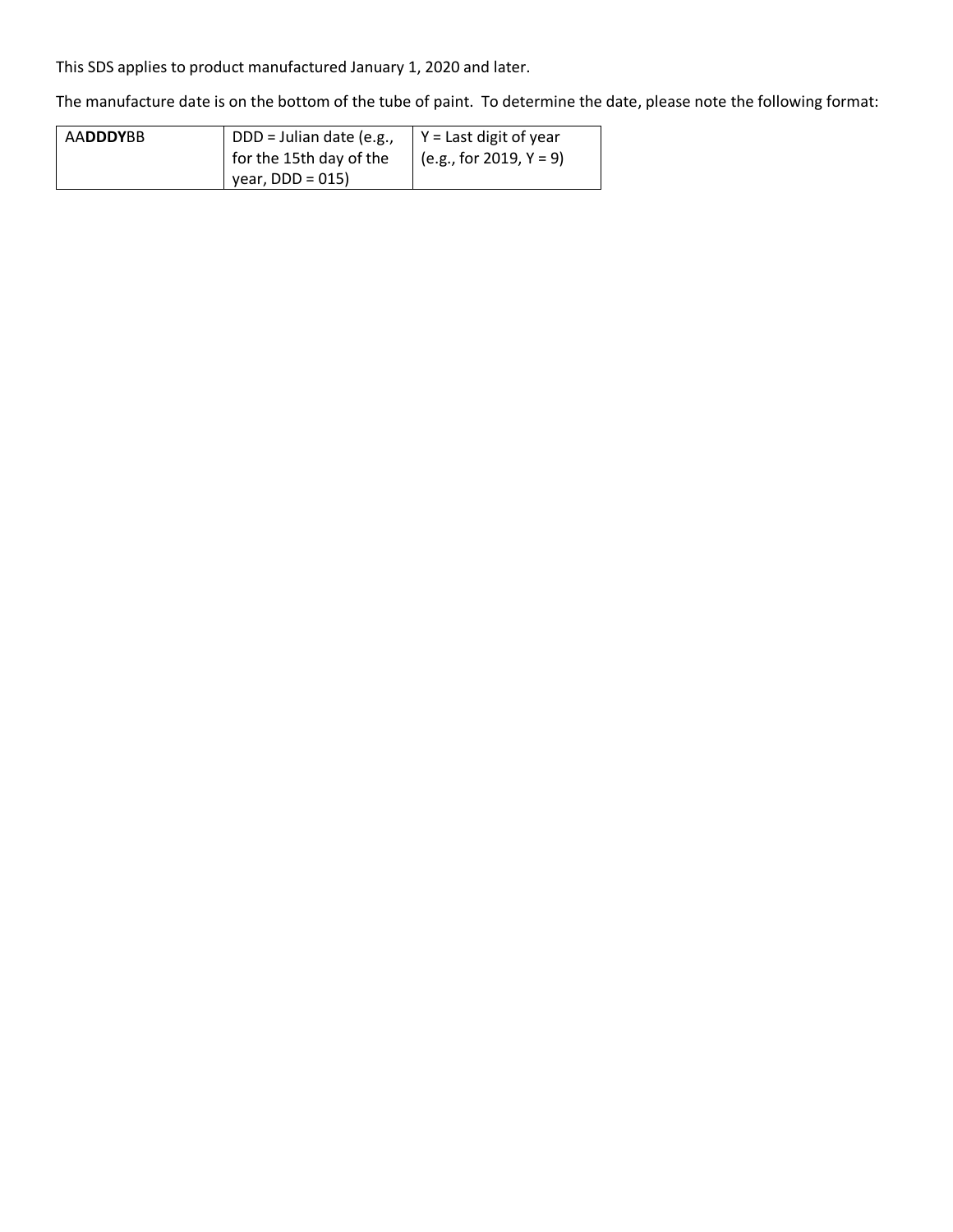# **SAFETY DATA SHEET**

## **1. Identification**

**Motorcraft** 

| <b>Product identifier</b>                              | Lacquer Touch-up Paint - Clear Topcoat                   |
|--------------------------------------------------------|----------------------------------------------------------|
| Other means of identification                          |                                                          |
| FIR No.                                                | 039975                                                   |
| Recommended use                                        | Automotive exterior touch-up paint                       |
| <b>Recommended restrictions</b>                        | None known.                                              |
| Manufacturer/Importer/Supplier/Distributor information |                                                          |
| <b>Company Name</b>                                    | Ford Motor Company                                       |
| <b>Address</b>                                         | Attention: SDS Information, P.O. Box 1899                |
|                                                        | Dearborn, Michigan 48121                                 |
|                                                        | <b>USA</b>                                               |
| <b>Telephone</b>                                       | 1-800-392-3673                                           |
| <b>SDS Information</b>                                 | 1-800-448-2063 (USA and Canada)                          |
|                                                        | fordsds.com                                              |
| <b>Emergency telephone</b><br>numbers                  |                                                          |
|                                                        | Poison Control Center: USA and Canada: 1-800-959-3673    |
|                                                        | INFOTRAC (Transportation): USA and Canada 1-800-535-5053 |
| 2. Hazard(s) identification                            |                                                          |

| <b>Physical hazards</b>      | Flammable liquids<br>Category 2                           |                                         |
|------------------------------|-----------------------------------------------------------|-----------------------------------------|
| <b>Health hazards</b>        | Acute toxicity, oral                                      | Category 4                              |
|                              | Skin corrosion/irritation                                 | Category 2                              |
|                              | Serious eye damage/eye irritation                         | Category 2                              |
|                              | Carcinogenicity                                           | Category 2                              |
|                              | Reproductive toxicity                                     | Category 1B                             |
|                              | Specific target organ toxicity, single exposure           | Category 3 respiratory tract irritation |
|                              | Specific target organ toxicity, single exposure           | Category 3 narcotic effects             |
|                              | Specific target organ toxicity, repeated<br>exposure      | Category 2                              |
| <b>Environmental hazards</b> | Hazardous to the aguatic environment, acute<br>hazard     | Category 3                              |
|                              | Hazardous to the aquatic environment.<br>long-term hazard | Category 3                              |
| <b>OSHA defined hazards</b>  | Not classified.                                           |                                         |

**Label elements**

**Signal word** Danger



**Hazard statement** Highly flammable liquid and vapor. Harmful if swallowed. Causes skin irritation. Causes serious eye irritation. May cause respiratory irritation. May cause drowsiness or dizziness. Suspected of causing cancer. May damage fertility or the unborn child. May cause damage to organs through prolonged or repeated exposure. Harmful to aquatic life. Harmful to aquatic life with long lasting effects.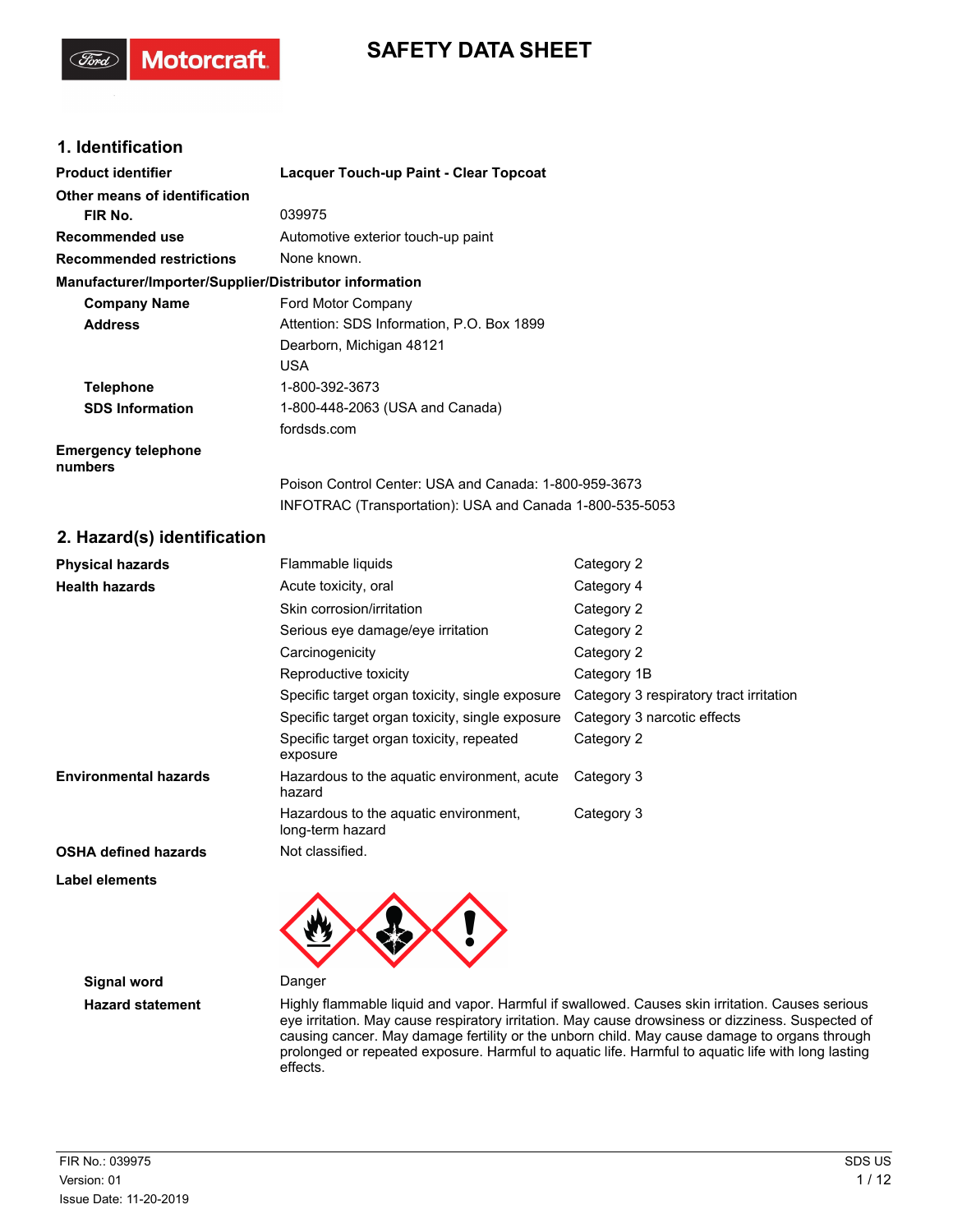| <b>Precautionary statement</b>               |                                                                                                                                                                                                                                                                                                                                                                                                                                                                                                                                                                                                                                                                                                                        |
|----------------------------------------------|------------------------------------------------------------------------------------------------------------------------------------------------------------------------------------------------------------------------------------------------------------------------------------------------------------------------------------------------------------------------------------------------------------------------------------------------------------------------------------------------------------------------------------------------------------------------------------------------------------------------------------------------------------------------------------------------------------------------|
| <b>Prevention</b>                            | Obtain special instructions before use. Do not handle until all safety precautions have been read<br>and understood. Keep away from heat/sparks/open flames/hot surfaces. - No smoking. Keep<br>container tightly closed. Ground/bond container and receiving equipment. Use explosion-proof<br>electrical/ventilating/lighting equipment. Use only non-sparking tools. Take precautionary<br>measures against static discharge. Do not breathe mist/vapors. Wash thoroughly after handling.<br>Do not eat, drink or smoke when using this product. Use only outdoors or in a well-ventilated area.<br>Avoid release to the environment. Wear protective gloves/protective clothing/eye protection/face<br>protection. |
| <b>Response</b>                              | If swallowed: Call a poison center/doctor if you feel unwell. Rinse mouth. If on skin (or hair): Take<br>off immediately all contaminated clothing. Rinse skin with water/shower. If skin irritation occurs:<br>Get medical advice/attention. If in eyes: Rinse cautiously with water for several minutes. Remove<br>contact lenses, if present and easy to do. Continue rinsing. If eye irritation persists: Get medical<br>advice/attention. If inhaled: Remove person to fresh air and keep comfortable for breathing. If<br>exposed or concerned: Get medical advice/attention. Take off contaminated clothing and wash it<br>before reuse. In case of fire: Use appropriate media to extinguish.                  |
| <b>Storage</b>                               | Keep cool. Store in a well-ventilated place. Keep container tightly closed. Store locked up. Protect<br>from sunlight.                                                                                                                                                                                                                                                                                                                                                                                                                                                                                                                                                                                                 |
| <b>Disposal</b>                              | Dispose of contents/container in accordance with local/regional/national/international regulations.                                                                                                                                                                                                                                                                                                                                                                                                                                                                                                                                                                                                                    |
| Hazard(s) not otherwise<br>classified (HNOC) | May cause an allergic skin reaction.                                                                                                                                                                                                                                                                                                                                                                                                                                                                                                                                                                                                                                                                                   |
| <b>Supplemental information</b>              | 50.2% of the mixture consists of component(s) of unknown acute dermal toxicity. 16.4% of the<br>mixture consists of component(s) of unknown acute inhalation toxicity.                                                                                                                                                                                                                                                                                                                                                                                                                                                                                                                                                 |

# **3. Composition/information on ingredients**

**Mixtures**

| <b>Chemical name</b> | Common name and synonyms | <b>CAS</b> number | %  |
|----------------------|--------------------------|-------------------|----|
| BUTANONE             |                          | 78-93-3           | 27 |
| <b>TOLUENE</b>       |                          | 108-88-3          | 24 |
| 4-METHYLPENTAN-2-ONE |                          | 108-10-1          | b  |
| <b>ETHANOL</b>       |                          | 64-17-5           | 4  |
| <b>CYCLOHEXANE</b>   |                          | 110-82-7          |    |

# **4. First-aid measures**

| <b>Inhalation</b>                                                            | Remove victim to fresh air and keep at rest in a position comfortable for breathing. Call a poison<br>center or doctor/physician if you feel unwell.                                                                                                                                                                                                                                                           |
|------------------------------------------------------------------------------|----------------------------------------------------------------------------------------------------------------------------------------------------------------------------------------------------------------------------------------------------------------------------------------------------------------------------------------------------------------------------------------------------------------|
| <b>Skin contact</b>                                                          | Take off immediately all contaminated clothing. Rinse skin with water/shower. If skin irritation<br>occurs: Get medical advice/attention. Wash contaminated clothing before reuse.                                                                                                                                                                                                                             |
| Eye contact                                                                  | Immediately flush eyes with plenty of water for at least 15 minutes. Remove contact lenses, if<br>present and easy to do. Continue rinsing. Get medical attention if irritation develops and persists.                                                                                                                                                                                                         |
| Ingestion                                                                    | Rinse mouth. Get medical attention if symptoms occur.                                                                                                                                                                                                                                                                                                                                                          |
| <b>Most important</b><br>symptoms/effects, acute and<br>delayed              | May cause drowsiness and dizziness. Headache. Nausea, vomiting. Severe eye irritation.<br>Symptoms may include stinging, tearing, redness, swelling, and blurred vision. May cause<br>respiratory irritation. Skin irritation. May cause redness and pain. Prolonged exposure may cause<br>chronic effects.                                                                                                    |
| Indication of immediate<br>medical attention and special<br>treatment needed | Provide general supportive measures and treat symptomatically. Thermal burns: Flush with water<br>immediately. While flushing, remove clothes which do not adhere to affected area. Call an<br>ambulance. Continue flushing during transport to hospital. Keep victim warm. Keep victim under<br>observation. Symptoms may be delayed.                                                                         |
| <b>General information</b>                                                   | Take off all contaminated clothing immediately. IF exposed or concerned: Get medical<br>advice/attention. If you feel unwell, seek medical advice (show the label where possible). Ensure<br>that medical personnel are aware of the material(s) involved, and take precautions to protect<br>themselves. Show this safety data sheet to the doctor in attendance. Wash contaminated clothing<br>before reuse. |
| 5. Fire-fighting measures                                                    |                                                                                                                                                                                                                                                                                                                                                                                                                |

| Suitable extinguishing media | Water fog. Foam. Dry chemical powder. Carbon dioxide (CO2).            |
|------------------------------|------------------------------------------------------------------------|
| Unsuitable extinguishing     | Do not use water jet as an extinguisher, as this will spread the fire. |
| media                        |                                                                        |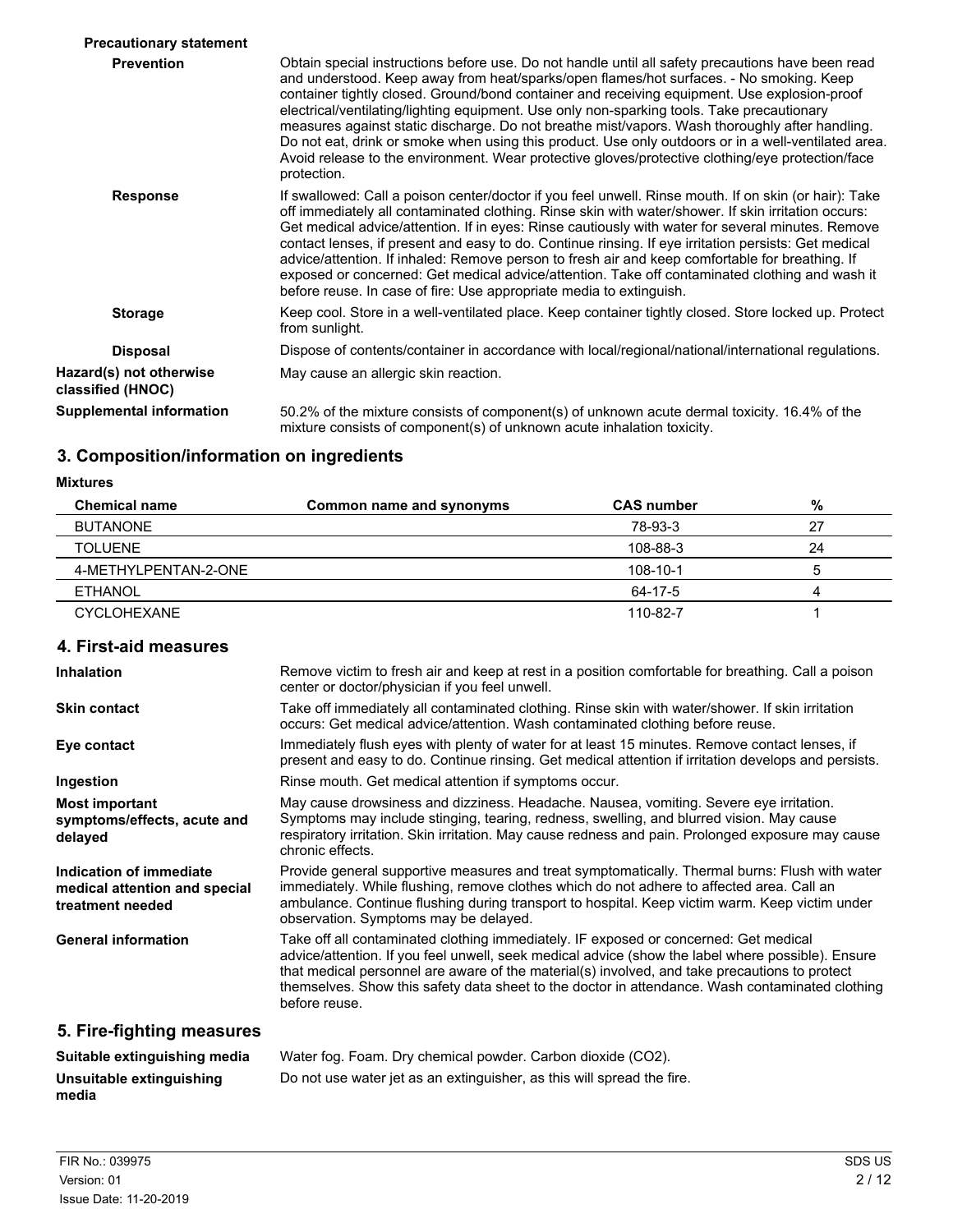| Specific hazards arising from<br>the chemical                                                                                                                                                                                                                                                                                                                         | Vapors may form explosive mixtures with air. Vapors may travel considerable distance to a source<br>of ignition and flash back. During fire, gases hazardous to health may be formed. Upon<br>decomposition, this product emits carbon monoxide, carbon dioxide and/or low molecular weight<br>hydrocarbons.                                                                                                                                                                                                                                                                                                                                                                                                                                                                                                                                                                                                                                                                                                                 |  |
|-----------------------------------------------------------------------------------------------------------------------------------------------------------------------------------------------------------------------------------------------------------------------------------------------------------------------------------------------------------------------|------------------------------------------------------------------------------------------------------------------------------------------------------------------------------------------------------------------------------------------------------------------------------------------------------------------------------------------------------------------------------------------------------------------------------------------------------------------------------------------------------------------------------------------------------------------------------------------------------------------------------------------------------------------------------------------------------------------------------------------------------------------------------------------------------------------------------------------------------------------------------------------------------------------------------------------------------------------------------------------------------------------------------|--|
| Special protective equipment<br>and precautions for firefighters                                                                                                                                                                                                                                                                                                      | Self-contained breathing apparatus and full protective clothing must be worn in case of fire.                                                                                                                                                                                                                                                                                                                                                                                                                                                                                                                                                                                                                                                                                                                                                                                                                                                                                                                                |  |
| <b>Fire fighting</b><br>equipment/instructions                                                                                                                                                                                                                                                                                                                        | In case of fire and/or explosion do not breathe fumes. Move containers from fire area if you can do<br>so without risk.                                                                                                                                                                                                                                                                                                                                                                                                                                                                                                                                                                                                                                                                                                                                                                                                                                                                                                      |  |
| <b>Specific methods</b>                                                                                                                                                                                                                                                                                                                                               | Use standard firefighting procedures and consider the hazards of other involved materials.                                                                                                                                                                                                                                                                                                                                                                                                                                                                                                                                                                                                                                                                                                                                                                                                                                                                                                                                   |  |
| <b>General fire hazards</b>                                                                                                                                                                                                                                                                                                                                           | Highly flammable liquid and vapor.                                                                                                                                                                                                                                                                                                                                                                                                                                                                                                                                                                                                                                                                                                                                                                                                                                                                                                                                                                                           |  |
| 6. Accidental release measures                                                                                                                                                                                                                                                                                                                                        |                                                                                                                                                                                                                                                                                                                                                                                                                                                                                                                                                                                                                                                                                                                                                                                                                                                                                                                                                                                                                              |  |
| Personal precautions,<br>protective equipment and<br>emergency procedures                                                                                                                                                                                                                                                                                             | Avoid contact with eyes, skin, and clothing. Do not breathe mist/vapors. Ventilate closed spaces<br>before entering them. Do not touch damaged containers or spilled material unless wearing<br>appropriate protective clothing. Keep people away from and upwind of spill/leak. Keep<br>unnecessary personnel away. Eliminate all ignition sources (no smoking, flares, sparks, or flames<br>in immediate area). Local authorities should be advised if significant spillages cannot be<br>contained. Wear appropriate protective equipment and clothing during clean-up. For personal<br>protection, see section 8 of the SDS.                                                                                                                                                                                                                                                                                                                                                                                             |  |
| <b>Methods and materials for</b><br>containment and cleaning up                                                                                                                                                                                                                                                                                                       | Eliminate all ignition sources (no smoking, flares, sparks, or flames in immediate area). Keep<br>combustibles (wood, paper, oil, etc.) away from spilled material. Take precautionary measures<br>against static discharge. Use only non-sparking tools. The product is immiscible with water and will<br>spread on the water surface. Prevent product from entering drains.                                                                                                                                                                                                                                                                                                                                                                                                                                                                                                                                                                                                                                                |  |
|                                                                                                                                                                                                                                                                                                                                                                       | Large Spills: Stop the flow of material, if this is without risk. Dike the spilled material, where this is<br>possible. Use a non-combustible material like vermiculite, sand or earth to soak up the product<br>and place into a container for later disposal. Following product recovery, flush area with water.                                                                                                                                                                                                                                                                                                                                                                                                                                                                                                                                                                                                                                                                                                           |  |
|                                                                                                                                                                                                                                                                                                                                                                       | Small Spills: Absorb with earth, sand or other non-combustible material and transfer to containers<br>for later disposal. Wipe up with absorbent material (e.g. cloth, fleece). Clean surface thoroughly to<br>remove residual contamination.                                                                                                                                                                                                                                                                                                                                                                                                                                                                                                                                                                                                                                                                                                                                                                                |  |
|                                                                                                                                                                                                                                                                                                                                                                       | Never return spills to original containers for re-use. Put material in suitable, covered, labeled<br>containers. For waste disposal, see section 13 of the SDS.                                                                                                                                                                                                                                                                                                                                                                                                                                                                                                                                                                                                                                                                                                                                                                                                                                                              |  |
| <b>Environmental precautions</b>                                                                                                                                                                                                                                                                                                                                      | Avoid release to the environment. Inform appropriate managerial or supervisory personnel of all<br>environmental releases. Prevent further leakage or spillage if safe to do so. Avoid discharge into<br>drains, water courses or onto the ground.                                                                                                                                                                                                                                                                                                                                                                                                                                                                                                                                                                                                                                                                                                                                                                           |  |
| 7. Handling and storage                                                                                                                                                                                                                                                                                                                                               |                                                                                                                                                                                                                                                                                                                                                                                                                                                                                                                                                                                                                                                                                                                                                                                                                                                                                                                                                                                                                              |  |
| <b>Precautions for safe handling</b>                                                                                                                                                                                                                                                                                                                                  | Pregnant or breastfeeding women must not handle this product. Obtain special instructions before<br>use. Do not handle until all safety precautions have been read and understood. Avoid contact with<br>eyes, skin, and clothing. Do not breathe mist/vapors. Avoid prolonged exposure. When using, do<br>not eat, drink or smoke. Do not taste or swallow. All equipment used when handling the product<br>must be grounded. Use non-sparking tools and explosion-proof equipment. Take precautionary<br>measures against static discharges. Explosion-proof general and local exhaust ventilation. Do not<br>handle, store or open near an open flame, sources of heat or sources of ignition. Protect material<br>from direct sunlight. Should be handled in closed systems, if possible. Avoid release to the<br>environment. Observe good industrial hygiene practices. Wash hands thoroughly after handling.<br>Wear appropriate personal protective equipment. For personal protection, see Section 8 of the<br>SDS. |  |
| Store locked up. Keep away from heat, sparks and open flame. Prevent electrostatic charge<br>Conditions for safe storage,<br>build-up by using common bonding and grounding techniques. Store in a cool, dry place out of<br>including any incompatibilities<br>direct sunlight. Store in tightly closed container. Store in a well-ventilated place. Keep in an area |                                                                                                                                                                                                                                                                                                                                                                                                                                                                                                                                                                                                                                                                                                                                                                                                                                                                                                                                                                                                                              |  |

# **8. Exposure controls/personal protection**

## **Occupational exposure limits**

The following constituents are the only constituents of the product which have a PEL, TLV or other recommended exposure limit. At this time, the other constituents have no known exposure limits.

equipped with sprinklers. Store away from incompatible materials (see Section 10 of the SDS).

| US. OSHA Table Z-1 Limits for Air Contaminants (29 CFR 1910.1000)<br><b>Components</b> | Type | Value     |  |
|----------------------------------------------------------------------------------------|------|-----------|--|
| 4-METHYLPENTAN-2-ONE<br>$(CAS 108-10-1)$                                               | PEL  | 410 mg/m3 |  |
|                                                                                        |      | $100$ ppm |  |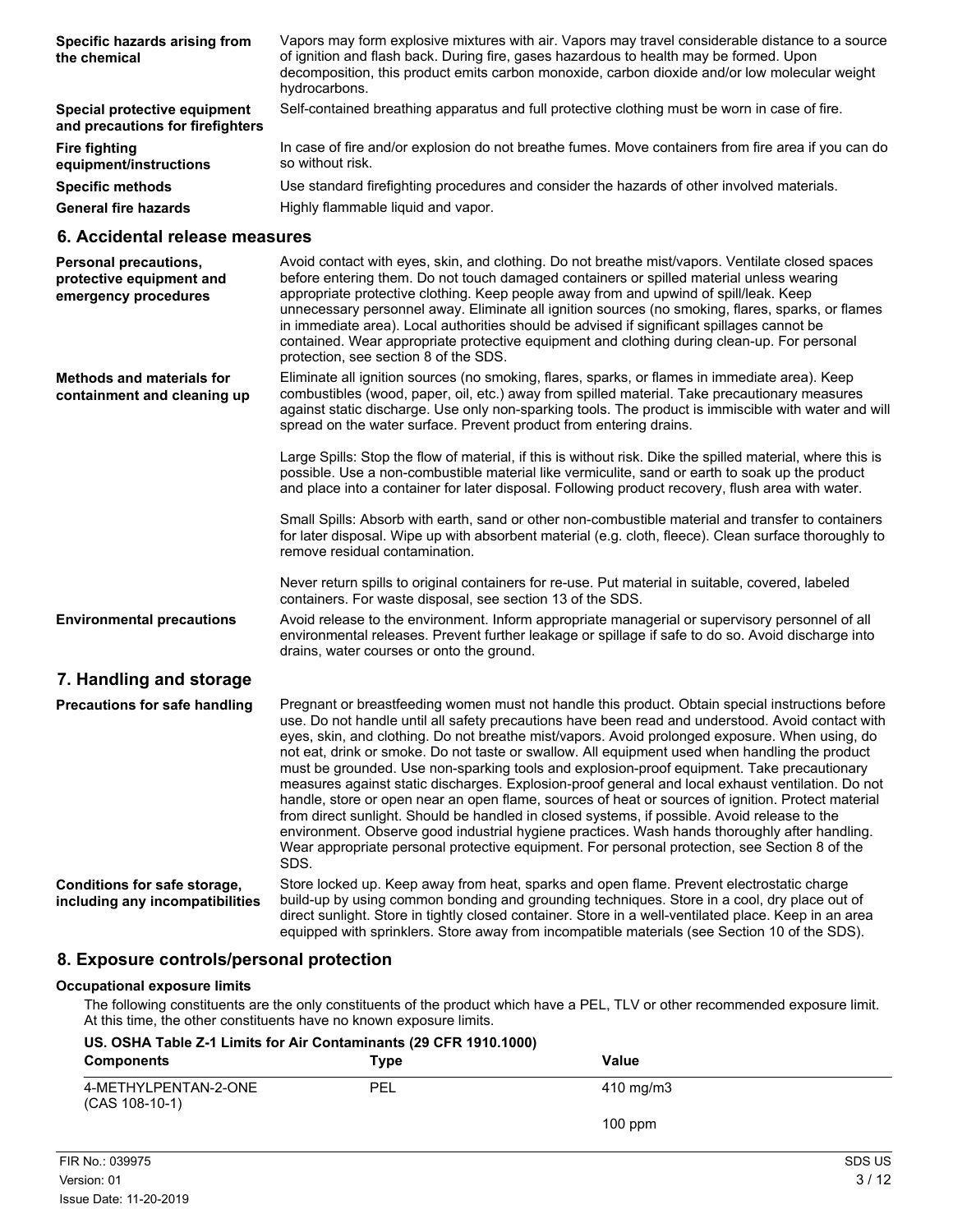| US. OSHA Table Z-1 Limits for Air Contaminants (29 CFR 1910.1000)<br><b>Components</b> | <b>Type</b> | <b>Value</b> |  |
|----------------------------------------------------------------------------------------|-------------|--------------|--|
| BUTANONE (CAS 78-93-3)                                                                 | <b>PEL</b>  | 590 mg/m3    |  |
|                                                                                        |             | 200 ppm      |  |
| <b>CYCLOHEXANE (CAS</b><br>$110-82-7)$                                                 | <b>PEL</b>  | 1050 mg/m3   |  |
|                                                                                        |             | 300 ppm      |  |
| ETHANOL (CAS 64-17-5)                                                                  | PEL         | 1900 mg/m3   |  |
|                                                                                        |             | 1000 ppm     |  |
| US. OSHA Table Z-2 (29 CFR 1910.1000)                                                  |             |              |  |
| <b>Components</b>                                                                      | <b>Type</b> | Value        |  |
| <b>TOLUENE (CAS 108-88-3)</b>                                                          | Ceiling     | 300 ppm      |  |
|                                                                                        | <b>TWA</b>  | 200 ppm      |  |
| <b>US. ACGIH Threshold Limit Values</b>                                                |             |              |  |
| <b>Components</b>                                                                      | <b>Type</b> | Value        |  |
| 4-METHYLPENTAN-2-ONE<br>(CAS 108-10-1)                                                 | <b>STEL</b> | 75 ppm       |  |
|                                                                                        | <b>TWA</b>  | 20 ppm       |  |
| BUTANONE (CAS 78-93-3)                                                                 | <b>STEL</b> | 300 ppm      |  |
|                                                                                        | <b>TWA</b>  | 200 ppm      |  |
| <b>CYCLOHEXANE (CAS</b><br>$110-82-7$                                                  | <b>TWA</b>  | 100 ppm      |  |
| ETHANOL (CAS 64-17-5)                                                                  | <b>STEL</b> | 1000 ppm     |  |
| <b>TOLUENE (CAS 108-88-3)</b>                                                          | <b>TWA</b>  | 20 ppm       |  |
| US. NIOSH: Pocket Guide to Chemical Hazards<br><b>Components</b>                       | <b>Type</b> | Value        |  |
| 4-METHYLPENTAN-2-ONE                                                                   | <b>STEL</b> | 300 mg/m3    |  |
| (CAS 108-10-1)                                                                         |             | 75 ppm       |  |
|                                                                                        | <b>TWA</b>  | 205 mg/m3    |  |
|                                                                                        |             | 50 ppm       |  |
| BUTANONE (CAS 78-93-3)                                                                 | <b>STEL</b> | 885 mg/m3    |  |
|                                                                                        |             | 300 ppm      |  |
|                                                                                        | <b>TWA</b>  | 590 mg/m3    |  |
|                                                                                        |             | 200 ppm      |  |
| CYCLOHEXANE (CAS                                                                       | <b>TWA</b>  | 1050 mg/m3   |  |
| $110-82-7$                                                                             |             |              |  |
|                                                                                        |             | 300 ppm      |  |
| ETHANOL (CAS 64-17-5)                                                                  | <b>TWA</b>  | 1900 mg/m3   |  |
|                                                                                        |             | 1000 ppm     |  |
| <b>TOLUENE (CAS 108-88-3)</b>                                                          | <b>STEL</b> | 560 mg/m3    |  |
|                                                                                        |             | 150 ppm      |  |
|                                                                                        | <b>TWA</b>  | 375 mg/m3    |  |
|                                                                                        |             | 100 ppm      |  |
| ممساميد فلمعنا المماسما                                                                |             |              |  |

### **Biological limit values ACGIH Biological Exposure Indices**

| <b>Components</b>                               | Value | <b>Determinant</b>        | <b>Specimen</b> | <b>Sampling Time</b> |  |
|-------------------------------------------------|-------|---------------------------|-----------------|----------------------|--|
| 4-METHYLPENTAN-2-ONE 1 mg/l<br>$(CAS 108-10-1)$ |       | Methyl isobutyl<br>ketone | Urine           |                      |  |
| BUTANONE (CAS 78-93-3) 2 mg/l                   |       | <b>MEK</b>                | Urine           |                      |  |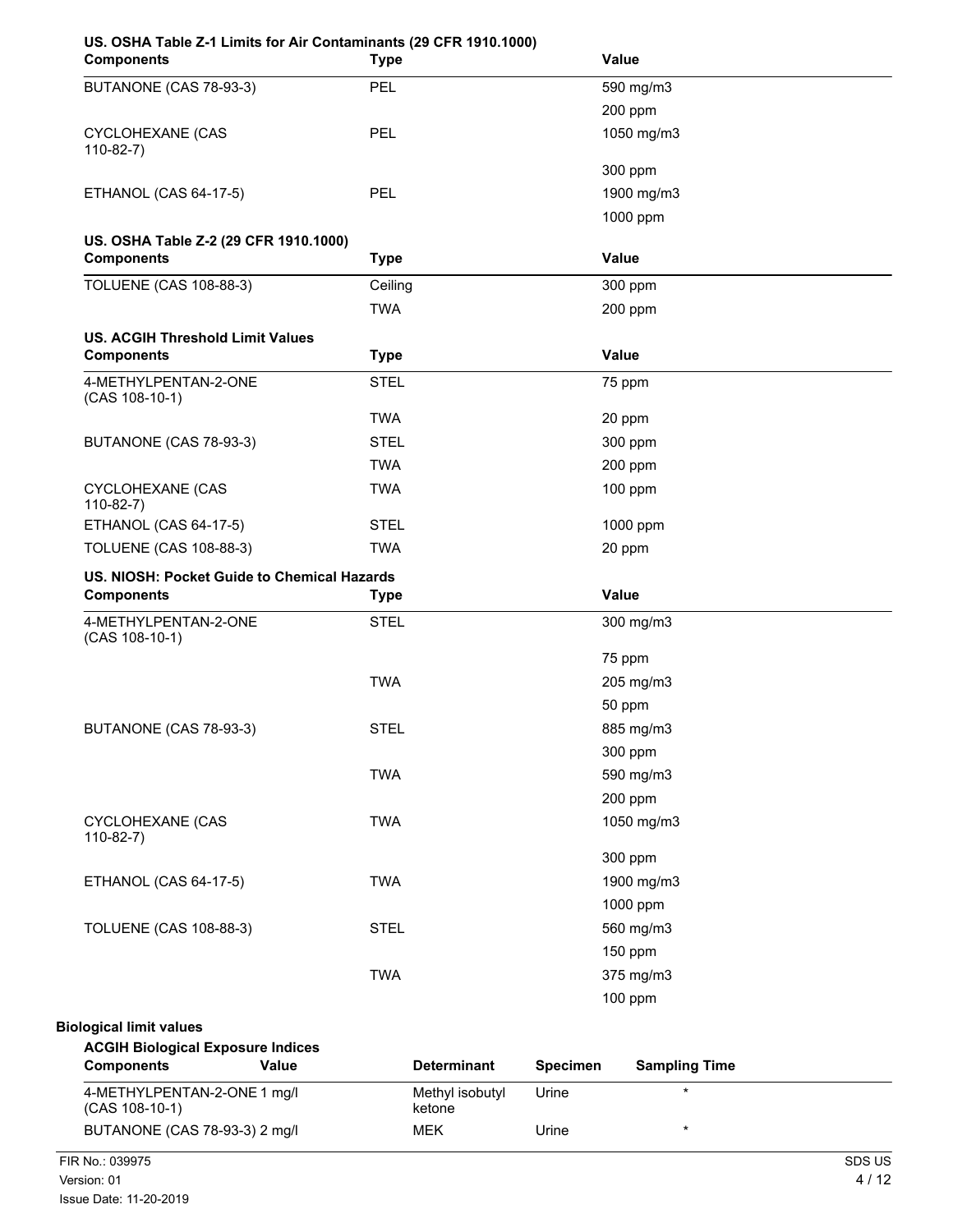| <b>ACGIH Biological Exposure Indices</b><br><b>Components</b>         | Value                                                       | <b>Determinant</b>                                                                                                                                                                                                                                                                                                                                                                    | <b>Specimen</b>                   | <b>Sampling Time</b>                                                                                                                                                                                                                                                                             |  |
|-----------------------------------------------------------------------|-------------------------------------------------------------|---------------------------------------------------------------------------------------------------------------------------------------------------------------------------------------------------------------------------------------------------------------------------------------------------------------------------------------------------------------------------------------|-----------------------------------|--------------------------------------------------------------------------------------------------------------------------------------------------------------------------------------------------------------------------------------------------------------------------------------------------|--|
| TOLUENE (CAS 108-88-3) 0.3 mg/g                                       |                                                             | o-Cresol, with<br>hydrolysis                                                                                                                                                                                                                                                                                                                                                          | Creatinine in<br>urine            |                                                                                                                                                                                                                                                                                                  |  |
|                                                                       | $0.03$ mg/l                                                 | Toluene                                                                                                                                                                                                                                                                                                                                                                               | Urine                             | $\star$                                                                                                                                                                                                                                                                                          |  |
|                                                                       | $0.02$ mg/l                                                 | Toluene                                                                                                                                                                                                                                                                                                                                                                               | Blood                             | *                                                                                                                                                                                                                                                                                                |  |
| * - For sampling details, please see the source document.             |                                                             |                                                                                                                                                                                                                                                                                                                                                                                       |                                   |                                                                                                                                                                                                                                                                                                  |  |
| <b>Exposure guidelines</b>                                            |                                                             |                                                                                                                                                                                                                                                                                                                                                                                       |                                   |                                                                                                                                                                                                                                                                                                  |  |
| US - California OELs: Skin designation                                |                                                             |                                                                                                                                                                                                                                                                                                                                                                                       |                                   |                                                                                                                                                                                                                                                                                                  |  |
| <b>TOLUENE (CAS 108-88-3)</b>                                         |                                                             |                                                                                                                                                                                                                                                                                                                                                                                       | Can be absorbed through the skin. |                                                                                                                                                                                                                                                                                                  |  |
| US - Minnesota Haz Subs: Skin designation applies                     |                                                             |                                                                                                                                                                                                                                                                                                                                                                                       |                                   |                                                                                                                                                                                                                                                                                                  |  |
| <b>TOLUENE (CAS 108-88-3)</b>                                         |                                                             |                                                                                                                                                                                                                                                                                                                                                                                       | Skin designation applies.         |                                                                                                                                                                                                                                                                                                  |  |
| Appropriate engineering<br>controls                                   |                                                             | Provide eyewash station and safety shower. Use adequate ventilation to control airborne<br>concentrations below the exposure limits/guidelines. If user operations generate a vapor, dust<br>and/or mist, use process enclosure, appropriate local exhaust ventilation, or other engineering<br>controls to control airborne levels below the recommended exposure limits/guidelines. |                                   |                                                                                                                                                                                                                                                                                                  |  |
| Individual protection measures, such as personal protective equipment |                                                             |                                                                                                                                                                                                                                                                                                                                                                                       |                                   |                                                                                                                                                                                                                                                                                                  |  |
| <b>Eye/face protection</b>                                            |                                                             | Wear safety glasses with side shields (or goggles).                                                                                                                                                                                                                                                                                                                                   |                                   |                                                                                                                                                                                                                                                                                                  |  |
| <b>Skin protection</b>                                                |                                                             |                                                                                                                                                                                                                                                                                                                                                                                       |                                   |                                                                                                                                                                                                                                                                                                  |  |
| <b>Hand protection</b>                                                | recommended.                                                |                                                                                                                                                                                                                                                                                                                                                                                       |                                   | Suitable chemical protective gloves should be worn when the potential exists for skin exposure.<br>The choice of an appropriate glove does not only depend on its material but also on other quality<br>features and is different from one producer to the other. Nitrile or neoprene gloves are |  |
| Other                                                                 | Wear appropriate chemical resistant clothing if applicable. |                                                                                                                                                                                                                                                                                                                                                                                       |                                   |                                                                                                                                                                                                                                                                                                  |  |
| <b>Respiratory protection</b>                                         |                                                             | Standard 29 CFR 1910.134 and/or Canadian Standard CSA Z94.4.                                                                                                                                                                                                                                                                                                                          |                                   | If engineering controls do not maintain airborne concentrations to a level which is adequate to<br>protect worker health, an approved respirator must be worn. Respirator selection, use and<br>maintenance should be in accordance with the requirements of OSHA Respiratory Protection         |  |
| <b>Thermal hazards</b>                                                |                                                             | Wear appropriate thermal protective clothing, when necessary.                                                                                                                                                                                                                                                                                                                         |                                   |                                                                                                                                                                                                                                                                                                  |  |
| <b>General hygiene</b><br>considerations                              | contaminants.                                               |                                                                                                                                                                                                                                                                                                                                                                                       |                                   | Observe any medical surveillance requirements. When using do not smoke. Always observe good<br>personal hygiene measures, such as washing after handling the material and before eating,<br>drinking, and/or smoking. Routinely wash work clothing and protective equipment to remove            |  |

# **9. Physical and chemical properties**

| Appearance                                   |                                            |
|----------------------------------------------|--------------------------------------------|
| <b>Physical state</b>                        | Liquid.                                    |
| Form                                         | Liquid.                                    |
| Color                                        | Colorless                                  |
| Odor                                         | Not available.                             |
| Odor threshold                               | Not available.                             |
| рH                                           | Not available.                             |
| <b>Melting point/freezing point</b>          | Not available.                             |
| Initial boiling point and boiling<br>range   | 170.6 °F (77 °C)                           |
| <b>Flash point</b>                           | 35.6 °F (2.0 °C) Pensky-Martens Closed Cup |
| <b>Evaporation rate</b>                      | 6.1 (BuAc=1)                               |
| Flammability (solid, gas)                    | Not applicable.                            |
| Upper/lower flammability or explosive limits |                                            |
| <b>Flammability limit - lower</b><br>$(\%)$  | 1 %                                        |
| <b>Flammability limit - upper</b><br>$(\%)$  | 19 %                                       |
| Explosive limit - lower (%)                  | Not available.                             |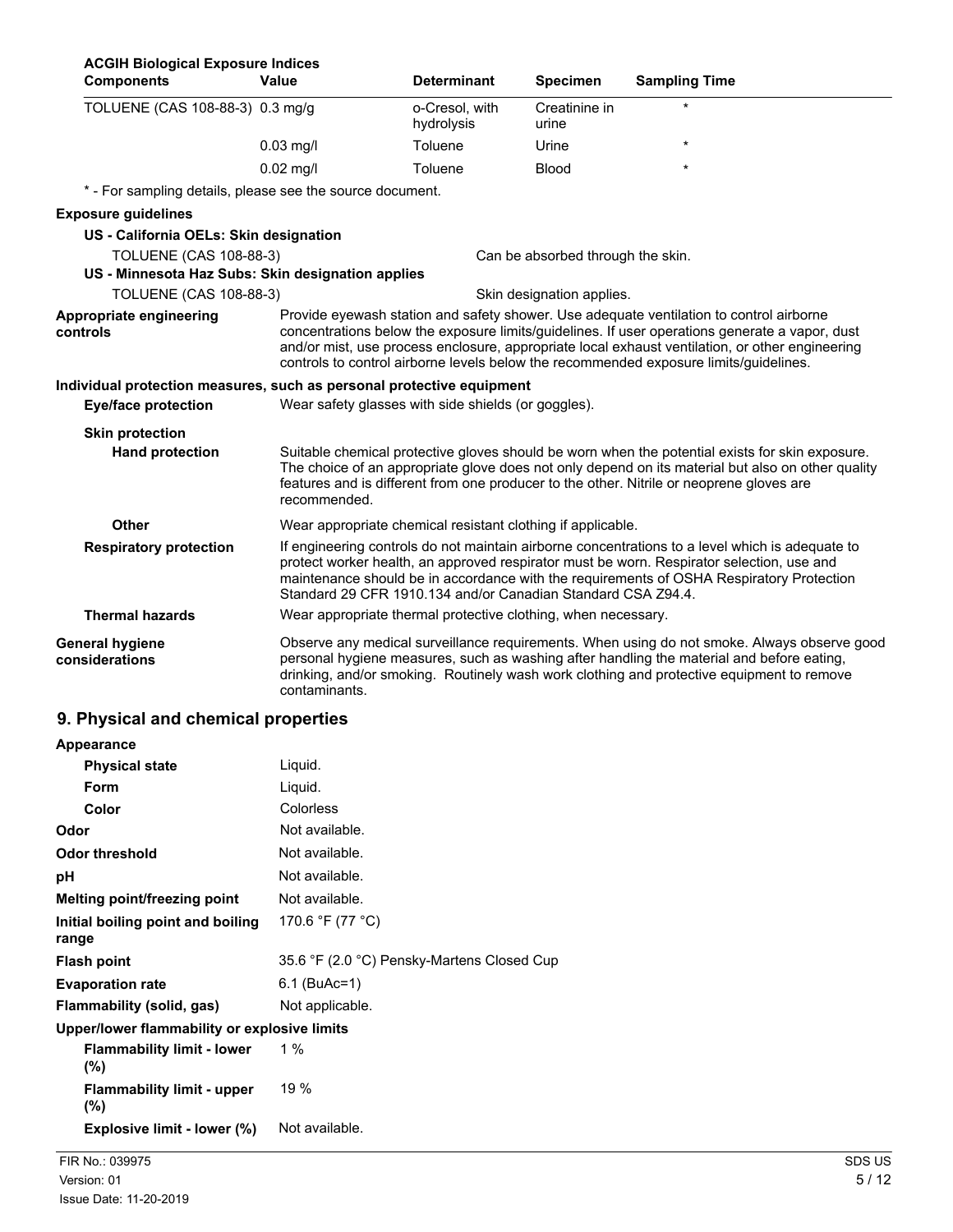| Explosive limit - upper (%)                       | Not available.                                                                                                                                    |  |  |
|---------------------------------------------------|---------------------------------------------------------------------------------------------------------------------------------------------------|--|--|
| Vapor pressure                                    | 100 mm Hg (@ 20 °C)                                                                                                                               |  |  |
| <b>Vapor density</b>                              | $1.5$ (AIR=1)                                                                                                                                     |  |  |
| <b>Relative density</b>                           | 0.89                                                                                                                                              |  |  |
| Solubility(ies)                                   |                                                                                                                                                   |  |  |
| Solubility (water)                                | Insoluble                                                                                                                                         |  |  |
| <b>Partition coefficient</b><br>(n-octanol/water) | Not available.                                                                                                                                    |  |  |
| <b>Auto-ignition temperature</b>                  | Not available.                                                                                                                                    |  |  |
| <b>Decomposition temperature</b>                  | Not available.                                                                                                                                    |  |  |
| <b>Viscosity</b>                                  | $> 20.5$ cSt                                                                                                                                      |  |  |
| <b>Viscosity temperature</b>                      | 104 °F (40 °C)                                                                                                                                    |  |  |
| <b>Other information</b>                          |                                                                                                                                                   |  |  |
| <b>VOC</b>                                        | $682$ g/l                                                                                                                                         |  |  |
| 10. Stability and reactivity                      |                                                                                                                                                   |  |  |
| <b>Reactivity</b>                                 | The product is stable and non-reactive under normal conditions of use, storage and transport.                                                     |  |  |
| <b>Chemical stability</b>                         | Material is stable under normal conditions.                                                                                                       |  |  |
| <b>Possibility of hazardous</b><br>reactions      | Hazardous polymerization does not occur.                                                                                                          |  |  |
| <b>Conditions to avoid</b>                        | Avoid heat, sparks, open flames and other ignition sources. Avoid temperatures exceeding the<br>flash point. Contact with incompatible materials. |  |  |
| Incompatible materials                            | Strong oxidizing agents. Amines. Ammonia. Caustics. Isocyanates.                                                                                  |  |  |
| <b>Hazardous decomposition</b><br>products        | Upon decomposition, this product emits carbon monoxide, carbon dioxide and/or low molecular<br>weight hydrocarbons.                               |  |  |
| 11. Toxicological information                     |                                                                                                                                                   |  |  |
| Information on likely routes of exposure          |                                                                                                                                                   |  |  |

#### **Inhalation** May cause drowsiness and dizziness. Headache. Nausea, vomiting. May cause irritation to the respiratory system. Prolonged inhalation may be harmful. **Skin contact Causes skin irritation. May cause an allergic skin reaction. Eye contact** Causes serious eye irritation. **Ingestion** Harmful if swallowed. **Symptoms related to the physical, chemical and toxicological characteristics** May cause drowsiness and dizziness. Headache. Nausea, vomiting. Severe eye irritation. Symptoms may include stinging, tearing, redness, swelling, and blurred vision. May cause respiratory irritation. Skin irritation. May cause redness and pain.

#### **Information on toxicological effects**

**Acute toxicity**

| <b>Components</b>                   | <b>Species</b> | <b>Calculated/Test Results</b> |
|-------------------------------------|----------------|--------------------------------|
| 4-METHYLPENTAN-2-ONE (CAS 108-10-1) |                |                                |
| <b>Acute</b>                        |                |                                |
| <b>Dermal</b>                       |                |                                |
| LD50                                | Rabbit         | > 16000 mg/kg                  |
| <b>Inhalation</b>                   |                |                                |
| <b>LC50</b>                         | Rat            | 8.2 mg/l, 4 Hours              |
| Oral                                |                |                                |
| LD50                                | Rat            | 2080 mg/kg                     |
| <b>Other</b>                        |                |                                |
| LD50                                | Guinea pig     | 0.919 ml/kg                    |
|                                     | Mouse          | 590 mg/kg                      |
|                                     | Rat            | $1.14$ ml/kg                   |
|                                     |                |                                |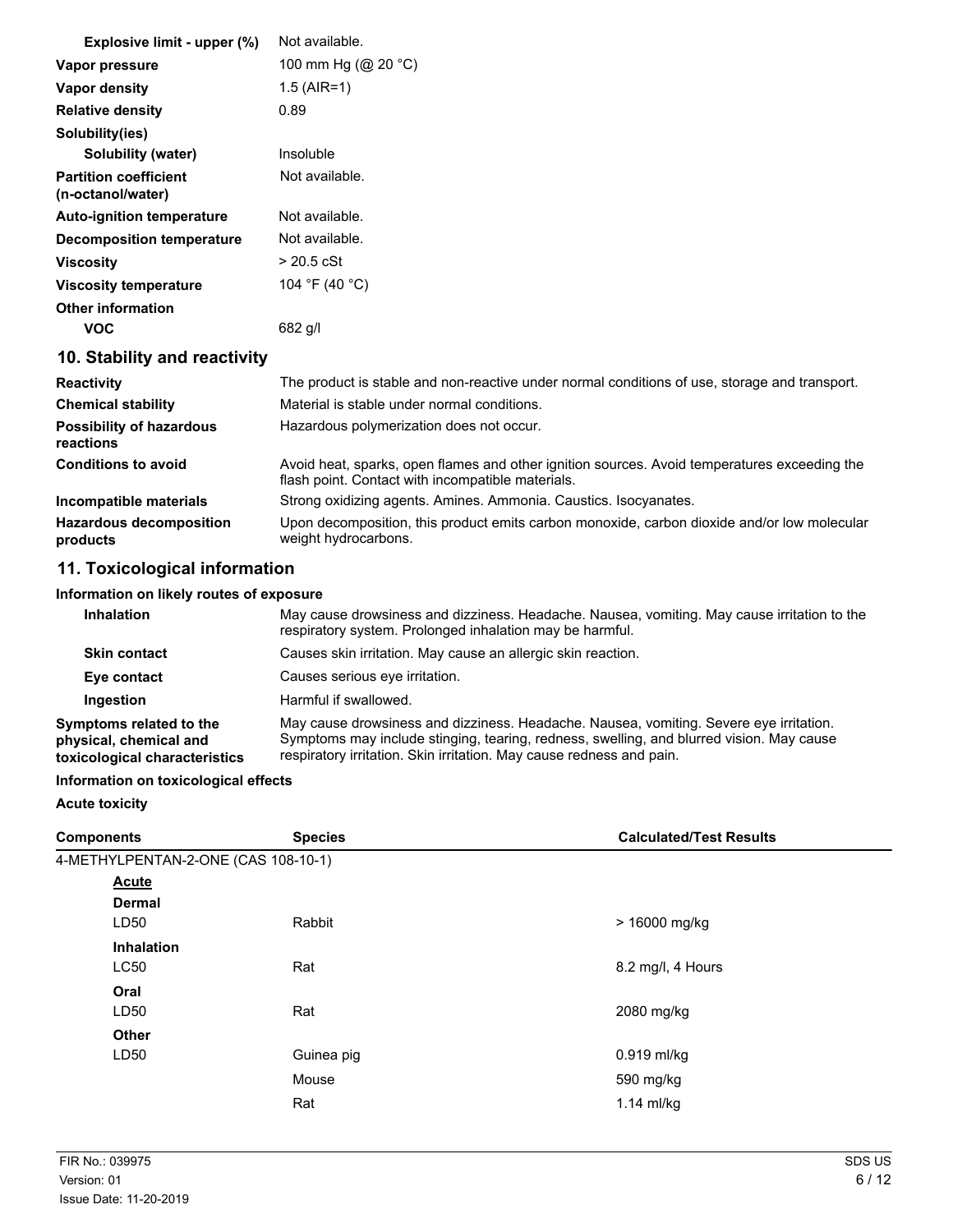| <b>Components</b>      |                               | <b>Species</b> | <b>Calculated/Test Results</b> |  |
|------------------------|-------------------------------|----------------|--------------------------------|--|
| BUTANONE (CAS 78-93-3) |                               |                |                                |  |
|                        | <b>Acute</b>                  |                |                                |  |
|                        | <b>Dermal</b>                 |                |                                |  |
|                        | LD50                          | Rabbit         | > 8000 mg/kg                   |  |
|                        | Inhalation                    |                |                                |  |
|                        | <b>LC50</b>                   | Mouse          | 11000 ppm, 45 Minutes          |  |
|                        |                               | Rat            | 11700 ppm, 4 Hours             |  |
|                        | Oral                          |                |                                |  |
|                        | LD50                          | Mouse          | 670 mg/kg                      |  |
|                        |                               | Rat            | 4500 - 6800 mg/kg              |  |
|                        |                               |                | 2300 - 3500 mg/kg              |  |
|                        | Other                         |                |                                |  |
|                        | LD50                          | Mouse          | 1660 g/kg, 24 Hours            |  |
|                        |                               | Rat            | 12290 mg/kg, 24 Hours          |  |
|                        | CYCLOHEXANE (CAS 110-82-7)    |                |                                |  |
|                        | <b>Acute</b>                  |                |                                |  |
|                        | Inhalation                    |                |                                |  |
|                        | <b>NOEL</b>                   | Monkey         | 1243 ppm, 6 Hours              |  |
|                        | Oral<br>LD50                  | Mouse          | 1300 mg/kg                     |  |
|                        |                               |                |                                |  |
|                        |                               | Rat            | 29820 mg/kg                    |  |
|                        | ETHANOL (CAS 64-17-5)         |                |                                |  |
|                        | <b>Acute</b><br>Inhalation    |                |                                |  |
|                        | L <sub>C</sub> 50             | Mouse          | 39 mg/l, 4 Hours               |  |
|                        |                               | Rat            | 20000 ppm, 10 Hours            |  |
|                        | Oral                          |                |                                |  |
|                        | LD50                          | Dog            | 5.5 g/kg                       |  |
|                        |                               | Guinea pig     | 5.6 g/kg                       |  |
|                        |                               | Mouse          | 3450 mg/kg                     |  |
|                        |                               | Rat            | 7060 mg/kg                     |  |
|                        |                               |                | 17.8 g/kg                      |  |
|                        |                               |                | 11.5 g/kg                      |  |
|                        |                               |                | 10.6 g/kg                      |  |
|                        |                               |                | 9.9 g/kg                       |  |
|                        |                               |                | 6.2 g/kg                       |  |
|                        | Other                         |                |                                |  |
|                        | LD50                          | Mouse          | 8285 mg/kg                     |  |
|                        |                               |                | 1973 mg/kg                     |  |
|                        |                               |                | 933 mg/kg                      |  |
|                        |                               | Rat            | 3750 mg/kg                     |  |
|                        |                               |                | 1440 mg/kg                     |  |
|                        | <b>TOLUENE (CAS 108-88-3)</b> |                |                                |  |
|                        | <b>Acute</b>                  |                |                                |  |
|                        | <b>Dermal</b>                 |                |                                |  |
|                        | LD50                          | Rabbit         | 12120 mg/kg                    |  |
|                        |                               |                | 14.1 ml/kg                     |  |
|                        |                               |                |                                |  |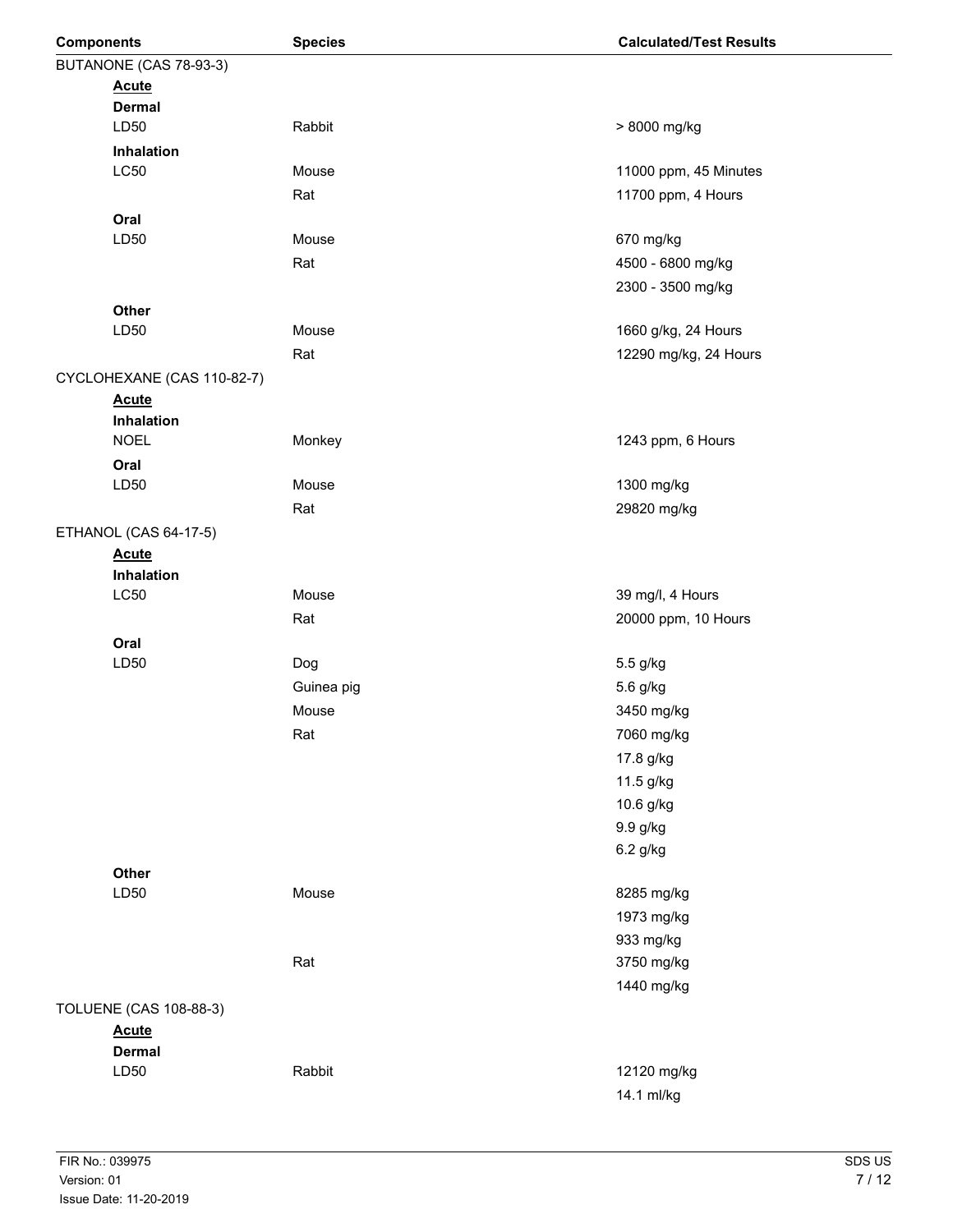| <b>Components</b>                                          | <b>Species</b>                                                                                                                                           | <b>Calculated/Test Results</b>                                          |  |
|------------------------------------------------------------|----------------------------------------------------------------------------------------------------------------------------------------------------------|-------------------------------------------------------------------------|--|
| Inhalation                                                 |                                                                                                                                                          |                                                                         |  |
| <b>LC50</b>                                                | Mouse                                                                                                                                                    | 5320 ppm, 8 Hours                                                       |  |
|                                                            |                                                                                                                                                          | 400 ppm, 24 Hours                                                       |  |
|                                                            | Rat                                                                                                                                                      | 26700 ppm, 1 Hours                                                      |  |
|                                                            |                                                                                                                                                          | 12200 ppm, 2 Hours                                                      |  |
|                                                            |                                                                                                                                                          | 8000 ppm, 4 Hours                                                       |  |
| Oral                                                       |                                                                                                                                                          |                                                                         |  |
| LD50                                                       | Rat                                                                                                                                                      | 5000 mg/kg                                                              |  |
|                                                            |                                                                                                                                                          | $2.6$ g/kg                                                              |  |
| Other                                                      |                                                                                                                                                          |                                                                         |  |
| LD50                                                       | Mouse                                                                                                                                                    | 2250 mg/kg                                                              |  |
|                                                            |                                                                                                                                                          | 640 mg/kg                                                               |  |
|                                                            |                                                                                                                                                          | 59 mg/kg                                                                |  |
|                                                            |                                                                                                                                                          | 1.15 g/kg                                                               |  |
|                                                            | Rat                                                                                                                                                      | 1960 mg/kg                                                              |  |
|                                                            |                                                                                                                                                          | 1332 mg/kg                                                              |  |
|                                                            |                                                                                                                                                          | 1.64 g/kg                                                               |  |
| <b>Skin corrosion/irritation</b>                           | Causes skin irritation.                                                                                                                                  |                                                                         |  |
| Serious eye damage/eye<br>irritation                       | Causes serious eye irritation.                                                                                                                           |                                                                         |  |
| Respiratory or skin sensitization                          |                                                                                                                                                          |                                                                         |  |
| <b>Respiratory sensitization</b>                           |                                                                                                                                                          | Based on available data, the classification criteria are not met.       |  |
| <b>Skin sensitization</b>                                  | May cause an allergic skin reaction.                                                                                                                     |                                                                         |  |
| Germ cell mutagenicity                                     | Based on available data, the classification criteria are not met.                                                                                        |                                                                         |  |
| Carcinogenicity                                            | Suspected of causing cancer.                                                                                                                             |                                                                         |  |
|                                                            | IARC Monographs. Overall Evaluation of Carcinogenicity                                                                                                   |                                                                         |  |
| 4-METHYLPENTAN-2-ONE (CAS 108-10-1)                        |                                                                                                                                                          | 2B Possibly carcinogenic to humans.                                     |  |
|                                                            | OSHA Specifically Regulated Substances (29 CFR 1910.1001-1053)                                                                                           |                                                                         |  |
| Not listed.                                                |                                                                                                                                                          |                                                                         |  |
| <b>Reproductive toxicity</b>                               |                                                                                                                                                          | Possible reproductive hazard. May damage fertility or the unborn child. |  |
| <b>Specific target organ toxicity -</b><br>single exposure | May cause respiratory irritation. May cause drowsiness and dizziness.                                                                                    |                                                                         |  |
| Specific target organ toxicity -<br>repeated exposure      | May cause damage to organs through prolonged or repeated exposure. Respiratory system.<br>Heart. Liver. Circulatory system. Urinary system.              |                                                                         |  |
| <b>Aspiration hazard</b>                                   | Not an aspiration hazard.                                                                                                                                |                                                                         |  |
| <b>Chronic effects</b>                                     | Prolonged inhalation may be harmful. May cause damage to organs through prolonged or<br>repeated exposure. Prolonged exposure may cause chronic effects. |                                                                         |  |
| 12. Ecological information                                 |                                                                                                                                                          |                                                                         |  |
| <b>Ecotoxicity</b>                                         | Harmful to aquatic life with long lasting effects.                                                                                                       |                                                                         |  |
| <b>Ecotoxicity</b>                                         |                                                                                                                                                          |                                                                         |  |
| <b>Components</b>                                          | <b>Species</b>                                                                                                                                           | <b>Calculated/Test Results</b>                                          |  |
| 4-METHYLPENTAN-2-ONE (CAS 108-10-1)                        |                                                                                                                                                          |                                                                         |  |
| <b>Aquatic</b>                                             |                                                                                                                                                          |                                                                         |  |
| Fish                                                       | LC50                                                                                                                                                     | Fathead minnow (Pimephales promelas) 492 - 593 mg/l, 96 hours           |  |

| BUTANONE (CAS 78-93-3) |      |                                              |                            |
|------------------------|------|----------------------------------------------|----------------------------|
| Aquatic                |      |                                              |                            |
| Crustacea              | EC50 | Water flea (Daphnia magna)                   | 4025 - 6440 mg/l, 48 hours |
| Fish                   | LC50 | Sheepshead minnow (Cyprinodon<br>variegatus) | $>$ 400 mg/l, 96 hours     |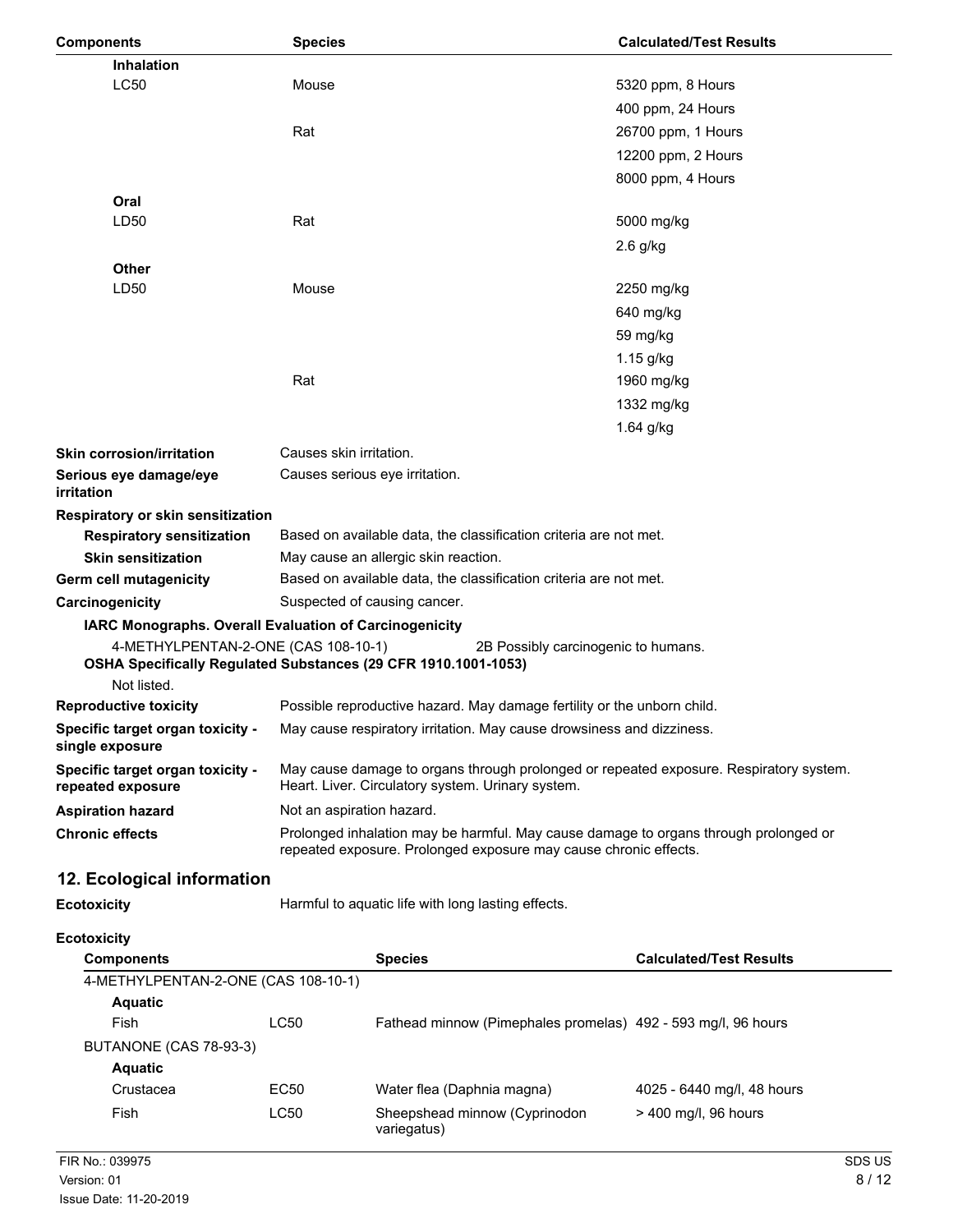|            | <b>Components</b>                                            |                                                                                                                                                                                                                                                                                                                                                                                                                                                                                                                                                     | <b>Species</b>                                                                                       | <b>Calculated/Test Results</b> |
|------------|--------------------------------------------------------------|-----------------------------------------------------------------------------------------------------------------------------------------------------------------------------------------------------------------------------------------------------------------------------------------------------------------------------------------------------------------------------------------------------------------------------------------------------------------------------------------------------------------------------------------------------|------------------------------------------------------------------------------------------------------|--------------------------------|
|            | CYCLOHEXANE (CAS 110-82-7)                                   |                                                                                                                                                                                                                                                                                                                                                                                                                                                                                                                                                     |                                                                                                      |                                |
|            | <b>Aquatic</b>                                               |                                                                                                                                                                                                                                                                                                                                                                                                                                                                                                                                                     |                                                                                                      |                                |
|            | Fish                                                         | <b>LC50</b>                                                                                                                                                                                                                                                                                                                                                                                                                                                                                                                                         | Striped bass (Morone saxatilis)                                                                      | 8.3 mg/l, 96 hours             |
|            | ETHANOL (CAS 64-17-5)                                        |                                                                                                                                                                                                                                                                                                                                                                                                                                                                                                                                                     |                                                                                                      |                                |
|            | <b>Aquatic</b>                                               |                                                                                                                                                                                                                                                                                                                                                                                                                                                                                                                                                     |                                                                                                      |                                |
|            | Crustacea                                                    | EC50                                                                                                                                                                                                                                                                                                                                                                                                                                                                                                                                                | Water flea (Daphnia magna)                                                                           | 7.7 - 11.2 mg/l, 48 hours      |
|            | Fish                                                         | <b>LC50</b>                                                                                                                                                                                                                                                                                                                                                                                                                                                                                                                                         | Fathead minnow (Pimephales promelas) > 100 mg/l, 96 hours                                            |                                |
|            | <b>TOLUENE (CAS 108-88-3)</b>                                |                                                                                                                                                                                                                                                                                                                                                                                                                                                                                                                                                     |                                                                                                      |                                |
|            | <b>Aquatic</b>                                               |                                                                                                                                                                                                                                                                                                                                                                                                                                                                                                                                                     |                                                                                                      |                                |
|            | Crustacea                                                    | EC50                                                                                                                                                                                                                                                                                                                                                                                                                                                                                                                                                | Water flea (Daphnia magna)                                                                           | 5.46 - 9.83 mg/l, 48 hours     |
|            | Fish                                                         | <b>LC50</b>                                                                                                                                                                                                                                                                                                                                                                                                                                                                                                                                         | Rainbow trout, donaldson trout<br>(Oncorhynchus mykiss)                                              | 5.89 - 7.81 mg/l, 96 hours     |
|            | Persistence and degradability                                |                                                                                                                                                                                                                                                                                                                                                                                                                                                                                                                                                     | No data is available on the degradability of any ingredients in the mixture.                         |                                |
|            | <b>Bioaccumulative potential</b>                             |                                                                                                                                                                                                                                                                                                                                                                                                                                                                                                                                                     |                                                                                                      |                                |
|            | Partition coefficient n-octanol / water (log Kow)            |                                                                                                                                                                                                                                                                                                                                                                                                                                                                                                                                                     |                                                                                                      |                                |
|            | 4-METHYLPENTAN-2-ONE                                         |                                                                                                                                                                                                                                                                                                                                                                                                                                                                                                                                                     | 1.31                                                                                                 |                                |
|            | <b>BUTANONE</b><br><b>CYCLOHEXANE</b>                        |                                                                                                                                                                                                                                                                                                                                                                                                                                                                                                                                                     | 0.29<br>3.44                                                                                         |                                |
|            | <b>ETHANOL</b>                                               |                                                                                                                                                                                                                                                                                                                                                                                                                                                                                                                                                     | $-0.31$                                                                                              |                                |
|            | <b>TOLUENE</b>                                               |                                                                                                                                                                                                                                                                                                                                                                                                                                                                                                                                                     | 2.73                                                                                                 |                                |
|            | <b>Mobility in soil</b>                                      | No data available.                                                                                                                                                                                                                                                                                                                                                                                                                                                                                                                                  |                                                                                                      |                                |
|            | Other adverse effects                                        | potential.                                                                                                                                                                                                                                                                                                                                                                                                                                                                                                                                          | The product contains volatile organic compounds which have a photochemical ozone creation            |                                |
|            | 13. Disposal considerations                                  |                                                                                                                                                                                                                                                                                                                                                                                                                                                                                                                                                     |                                                                                                      |                                |
|            | <b>Disposal instructions</b>                                 | Collect and reclaim or dispose in sealed containers at licensed waste disposal site. Incinerate the<br>material under controlled conditions in an approved incinerator. Do not incinerate sealed<br>containers. Do not allow this material to drain into sewers/water supplies. Do not contaminate<br>ponds, waterways or ditches with chemical or used container. If discarded, this product is<br>considered a RCRA ignitable waste, D001. Dispose of contents/container in accordance with<br>local/regional/national/international regulations. |                                                                                                      |                                |
|            | Local disposal regulations                                   |                                                                                                                                                                                                                                                                                                                                                                                                                                                                                                                                                     | Dispose in accordance with all applicable regulations.                                               |                                |
|            | Hazardous waste code                                         | D001: Waste Flammable material with a flash point <140 F<br>D018: Waste Benzene<br>D035: Waste Methyl ethyl ketone<br>The waste code should be assigned in discussion between the user, the producer and the waste<br>disposal company.                                                                                                                                                                                                                                                                                                             |                                                                                                      |                                |
|            | Waste from residues / unused<br>products                     | Dispose of in accordance with local regulations. Empty containers or liners may retain some<br>product residues. This material and its container must be disposed of in a safe manner (see:<br>Disposal instructions).                                                                                                                                                                                                                                                                                                                              |                                                                                                      |                                |
|            | <b>Contaminated packaging</b>                                | Since emptied containers may retain product residue, follow label warnings even after container is<br>emptied. Empty containers should be taken to an approved waste handling site for recycling or<br>disposal.                                                                                                                                                                                                                                                                                                                                    |                                                                                                      |                                |
|            | 14. Transport information                                    |                                                                                                                                                                                                                                                                                                                                                                                                                                                                                                                                                     |                                                                                                      |                                |
| <b>DOT</b> |                                                              |                                                                                                                                                                                                                                                                                                                                                                                                                                                                                                                                                     |                                                                                                      |                                |
|            | <b>UN number</b>                                             | <b>UN1263</b>                                                                                                                                                                                                                                                                                                                                                                                                                                                                                                                                       |                                                                                                      |                                |
|            | UN proper shipping name<br><b>Transport hazard class(es)</b> | Paint                                                                                                                                                                                                                                                                                                                                                                                                                                                                                                                                               |                                                                                                      |                                |
|            | <b>Class</b>                                                 | 3                                                                                                                                                                                                                                                                                                                                                                                                                                                                                                                                                   |                                                                                                      |                                |
|            | <b>Subsidiary risk</b>                                       |                                                                                                                                                                                                                                                                                                                                                                                                                                                                                                                                                     |                                                                                                      |                                |
|            | Label(s)<br><b>Packing group</b>                             | 3<br>$\mathsf{II}$                                                                                                                                                                                                                                                                                                                                                                                                                                                                                                                                  |                                                                                                      |                                |
|            |                                                              |                                                                                                                                                                                                                                                                                                                                                                                                                                                                                                                                                     | Special precautions for user Read safety instructions, SDS and emergency procedures before handling. |                                |
|            |                                                              |                                                                                                                                                                                                                                                                                                                                                                                                                                                                                                                                                     |                                                                                                      |                                |

**ERG number** 128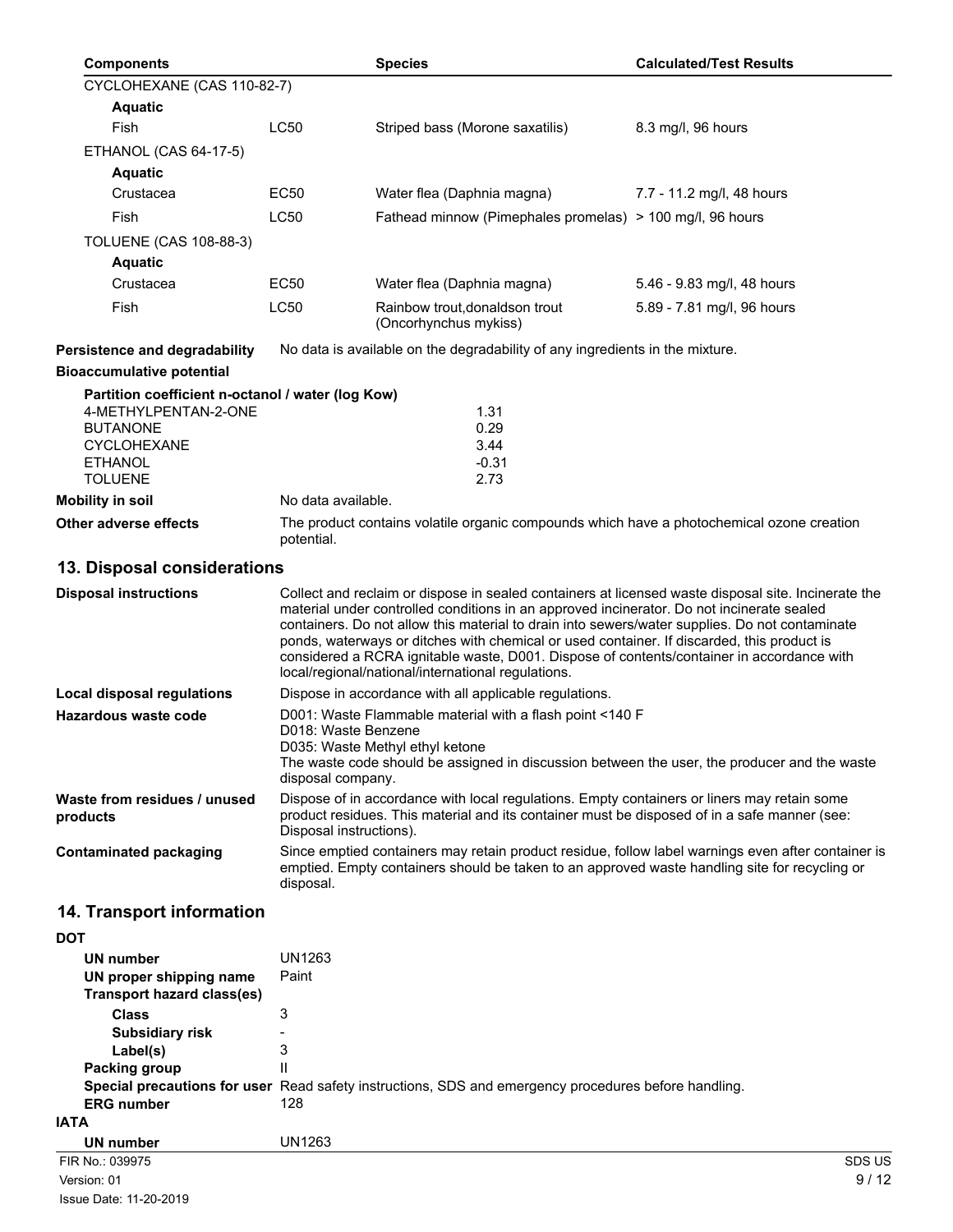| UN proper shipping name                                                        | Paint                                                                                                |
|--------------------------------------------------------------------------------|------------------------------------------------------------------------------------------------------|
| <b>Transport hazard class(es)</b>                                              |                                                                                                      |
| <b>Class</b>                                                                   | 3                                                                                                    |
| <b>Subsidiary risk</b>                                                         |                                                                                                      |
| Packing group                                                                  | Ш                                                                                                    |
| <b>Environmental hazards</b>                                                   | No.                                                                                                  |
| <b>ERG Code</b>                                                                | 128                                                                                                  |
|                                                                                | Special precautions for user Read safety instructions, SDS and emergency procedures before handling. |
| <b>Other information</b>                                                       |                                                                                                      |
| Passenger and cargo<br>aircraft                                                | Allowed with restrictions.                                                                           |
| Cargo aircraft only                                                            | Allowed with restrictions.                                                                           |
| IMDG                                                                           |                                                                                                      |
| <b>UN number</b>                                                               | UN1263                                                                                               |
| UN proper shipping name                                                        | Paint                                                                                                |
| Transport hazard class(es)                                                     |                                                                                                      |
| <b>Class</b>                                                                   | 3                                                                                                    |
| <b>Subsidiary risk</b>                                                         |                                                                                                      |
| <b>Packing group</b>                                                           | $\mathsf{II}$                                                                                        |
| <b>Environmental hazards</b>                                                   |                                                                                                      |
| <b>Marine pollutant</b>                                                        | No.                                                                                                  |
| <b>EmS</b>                                                                     | $F-E, S-E$                                                                                           |
|                                                                                | Special precautions for user Read safety instructions, SDS and emergency procedures before handling. |
| Transport in bulk according to<br>Annex II of MARPOL 73/78 and<br>the IBC Code | Not established.                                                                                     |
| DOT                                                                            |                                                                                                      |
| <b>FLAMMABLE LIQUID</b>                                                        |                                                                                                      |



**US federal regulations**

**IATA; IMDG**

This product is a "Hazardous Chemical" as defined by the OSHA Hazard Communication Standard, 29 CFR 1910.1200.

**Toxic Substances Control Act (TSCA)** All components of the mixture on the TSCA 8(b) inventory are designated "active".

## **TSCA Section 12(b) Export Notification (40 CFR 707, Subpt. D)**

Not regulated.

# **CERCLA Hazardous Substance List (40 CFR 302.4)**

| 4-METHYLPENTAN-2-ONE (CAS 108-10-1) | Listed. |
|-------------------------------------|---------|
| BUTANONE (CAS 78-93-3)              | Listed. |
| CYCLOHEXANE (CAS 110-82-7)          | Listed. |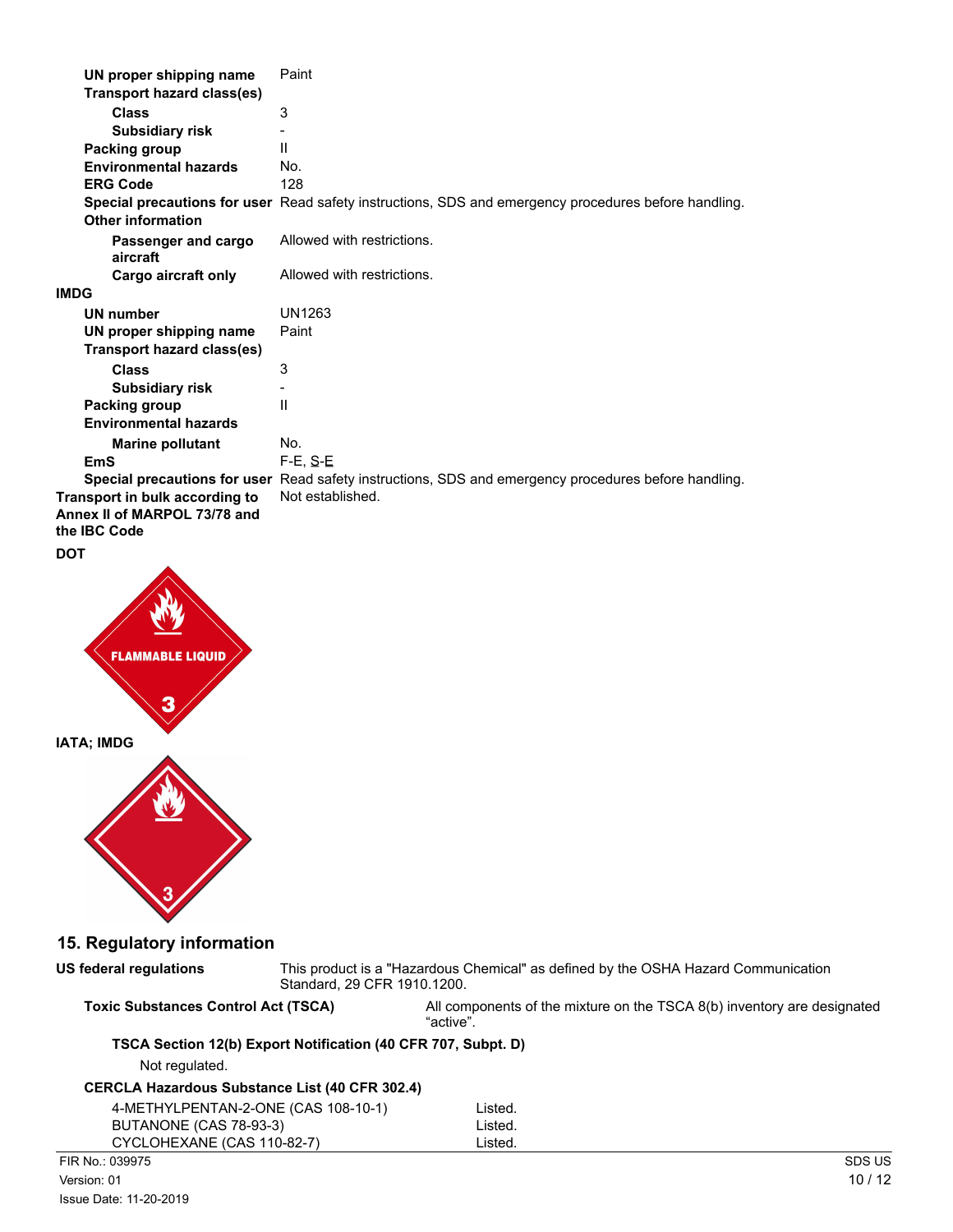| ETHANOL (CAS 64-17-5)                                                                               |                                                                        | Listed.                                                      |                                                                                                                                                                                                       |  |
|-----------------------------------------------------------------------------------------------------|------------------------------------------------------------------------|--------------------------------------------------------------|-------------------------------------------------------------------------------------------------------------------------------------------------------------------------------------------------------|--|
| <b>TOLUENE (CAS 108-88-3)</b>                                                                       |                                                                        | Listed.                                                      |                                                                                                                                                                                                       |  |
| SARA 304 Emergency release notification                                                             |                                                                        |                                                              |                                                                                                                                                                                                       |  |
| Not regulated.<br>OSHA Specifically Regulated Substances (29 CFR 1910.1001-1053)                    |                                                                        |                                                              |                                                                                                                                                                                                       |  |
| Not listed.                                                                                         |                                                                        |                                                              |                                                                                                                                                                                                       |  |
| Superfund Amendments and Reauthorization Act of 1986 (SARA)                                         |                                                                        |                                                              |                                                                                                                                                                                                       |  |
| <b>SARA 302 Extremely hazardous substance</b>                                                       |                                                                        |                                                              |                                                                                                                                                                                                       |  |
| Not listed.                                                                                         |                                                                        |                                                              |                                                                                                                                                                                                       |  |
| SARA 311/312 Hazardous<br>chemical                                                                  | Yes                                                                    |                                                              |                                                                                                                                                                                                       |  |
| <b>Classified hazard</b>                                                                            |                                                                        | Flammable (gases, aerosols, liquids, or solids)              |                                                                                                                                                                                                       |  |
| categories                                                                                          | Acute toxicity (any route of exposure)<br>Skin corrosion or irritation |                                                              |                                                                                                                                                                                                       |  |
|                                                                                                     | Serious eye damage or eye irritation                                   |                                                              |                                                                                                                                                                                                       |  |
|                                                                                                     | Carcinogenicity                                                        |                                                              |                                                                                                                                                                                                       |  |
|                                                                                                     | Reproductive toxicity                                                  | Specific target organ toxicity (single or repeated exposure) |                                                                                                                                                                                                       |  |
| SARA 313 (TRI reporting)                                                                            |                                                                        |                                                              |                                                                                                                                                                                                       |  |
| <b>Chemical name</b>                                                                                |                                                                        | <b>CAS number</b>                                            | % by wt.                                                                                                                                                                                              |  |
| 4-METHYLPENTAN-2-ONE                                                                                |                                                                        | 108-10-1                                                     | 5                                                                                                                                                                                                     |  |
| <b>CYCLOHEXANE</b>                                                                                  |                                                                        | 110-82-7                                                     | 1                                                                                                                                                                                                     |  |
| <b>TOLUENE</b>                                                                                      |                                                                        | 108-88-3                                                     | 24                                                                                                                                                                                                    |  |
| Other federal regulations                                                                           |                                                                        |                                                              |                                                                                                                                                                                                       |  |
| Clean Air Act (CAA) Section 112 Hazardous Air Pollutants (HAPs) List                                |                                                                        |                                                              |                                                                                                                                                                                                       |  |
| 4-METHYLPENTAN-2-ONE (CAS 108-10-1)<br><b>TOLUENE (CAS 108-88-3)</b>                                |                                                                        |                                                              |                                                                                                                                                                                                       |  |
| Clean Air Act (CAA) Section 112(r) Accidental Release Prevention (40 CFR 68.130)                    |                                                                        |                                                              |                                                                                                                                                                                                       |  |
| Not regulated.                                                                                      |                                                                        |                                                              |                                                                                                                                                                                                       |  |
| <b>Safe Drinking Water Act</b><br>(SDWA)                                                            |                                                                        |                                                              | Contains component(s) regulated under the Safe Drinking Water Act.                                                                                                                                    |  |
| <b>US state regulations</b>                                                                         |                                                                        |                                                              |                                                                                                                                                                                                       |  |
| <b>California Proposition 65</b>                                                                    |                                                                        |                                                              |                                                                                                                                                                                                       |  |
|                                                                                                     | information go to www.P65Warnings.ca.gov.                              |                                                              | WARNING: This product can expose you to chemicals including 4-METHYLPENTAN-2-ONE, which is known to<br>the State of California to cause cancer and birth defects or other reproductive harm. For more |  |
|                                                                                                     | California Proposition 65 - CRT: Listed date/Carcinogenic substance    |                                                              |                                                                                                                                                                                                       |  |
|                                                                                                     | 4-METHYLPENTAN-2-ONE (CAS 108-10-1)                                    | Listed: November 4, 2011                                     |                                                                                                                                                                                                       |  |
|                                                                                                     | California Proposition 65 - CRT: Listed date/Developmental toxin       |                                                              |                                                                                                                                                                                                       |  |
|                                                                                                     | 4-METHYLPENTAN-2-ONE (CAS 108-10-1)                                    | Listed: March 28, 2014                                       |                                                                                                                                                                                                       |  |
| <b>International Inventories</b>                                                                    |                                                                        |                                                              |                                                                                                                                                                                                       |  |
|                                                                                                     |                                                                        |                                                              |                                                                                                                                                                                                       |  |
| All components are listed or are exempt from listing on the Toxic Substances Control Act Inventory. |                                                                        |                                                              |                                                                                                                                                                                                       |  |

# **16. Other information, including date of preparation or last revision**

| <b>Issue date</b>               | 11-20-2019                                           |
|---------------------------------|------------------------------------------------------|
| <b>Version</b>                  | 01                                                   |
| <b>HMIS<sup>®</sup></b> ratings | Health: $2$<br>Flammability: 3<br>Physical hazard: 0 |
| <b>NFPA ratings</b>             | Health: $2$<br>Flammability: 3<br>Instability: 0     |